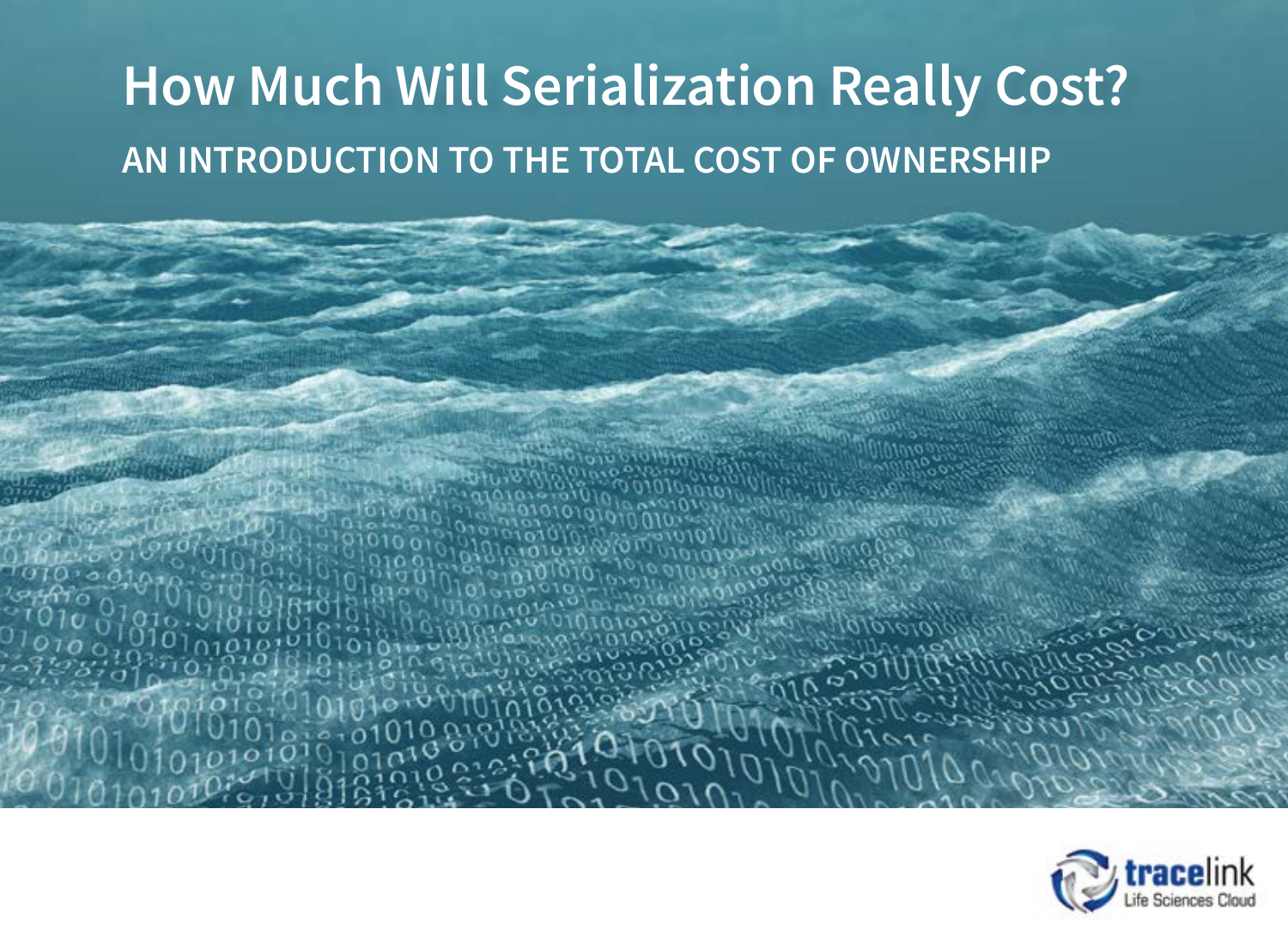# TABLE OF CONTENTS

## [Introduction](#page-3-0)

- What is Total Cost of Ownership?
- [Acquisition is Just the Tip of the Iceberg](#page-3-0)

### [Breaking down the whole iceberg](#page-4-0)

- [Cost factors](#page-5-0)
- [Software license or subscription fees](#page-5-0)
- [Serial number and variable transaction fees](#page-5-0)
- [Hardware and infrastructure](#page-5-0)
- [Storage](#page-6-0)
- [Integration with customers and trade partners](#page-6-0)
- [Customization](#page-6-0)
- [Integration with internal business systems](#page-6-0)
- [Master data](#page-7-0)
- [Validation](#page-7-0)
- **[Training](#page-7-0)**
- [Support](#page-7-0)
- [IT personnel](#page-8-0)
- [Upgrades](#page-8-0)
- [Downtime](#page-8-0)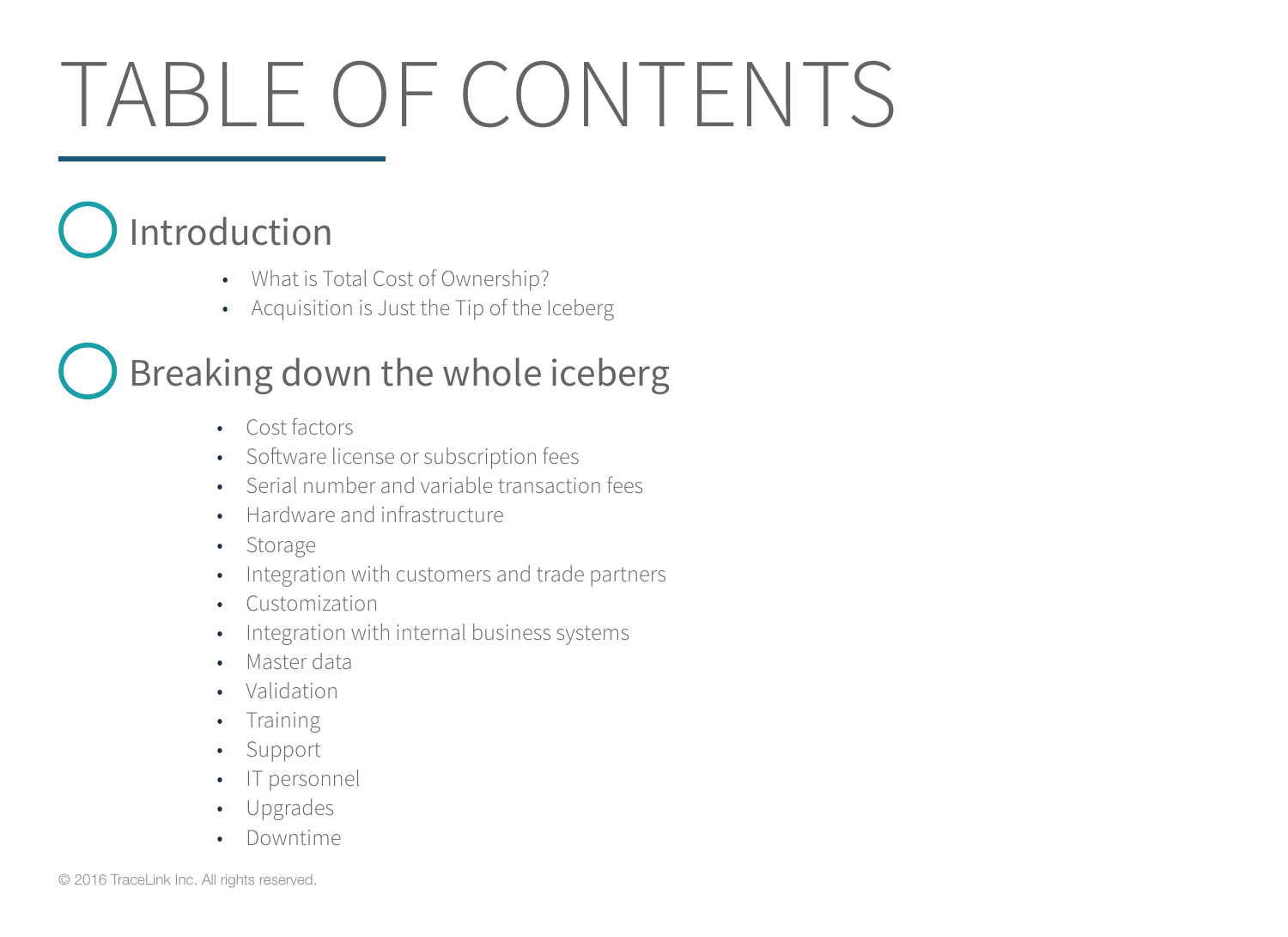### [Technology models and their impact on your TCO](#page-10-0)

- Single-Tenant
- [The TraceLink Life Sciences Cloud](#page-10-0)

### **CO checklist**

- [Address your global compliance needs](#page-12-0)
- [Determine your overall budget](#page-12-0)
- [Calculate your licensing, subscription, and variable fees](#page-12-0)
- [Identify your software and hardware expenditures](#page-13-0)
- [Estimate your trade partner integrations](#page-13-0)
- [Identify expenses for line and warehouse systems](#page-13-0)
- [Evaluate downtime considerations and production impacts](#page-14-0)
- Determine training and support fees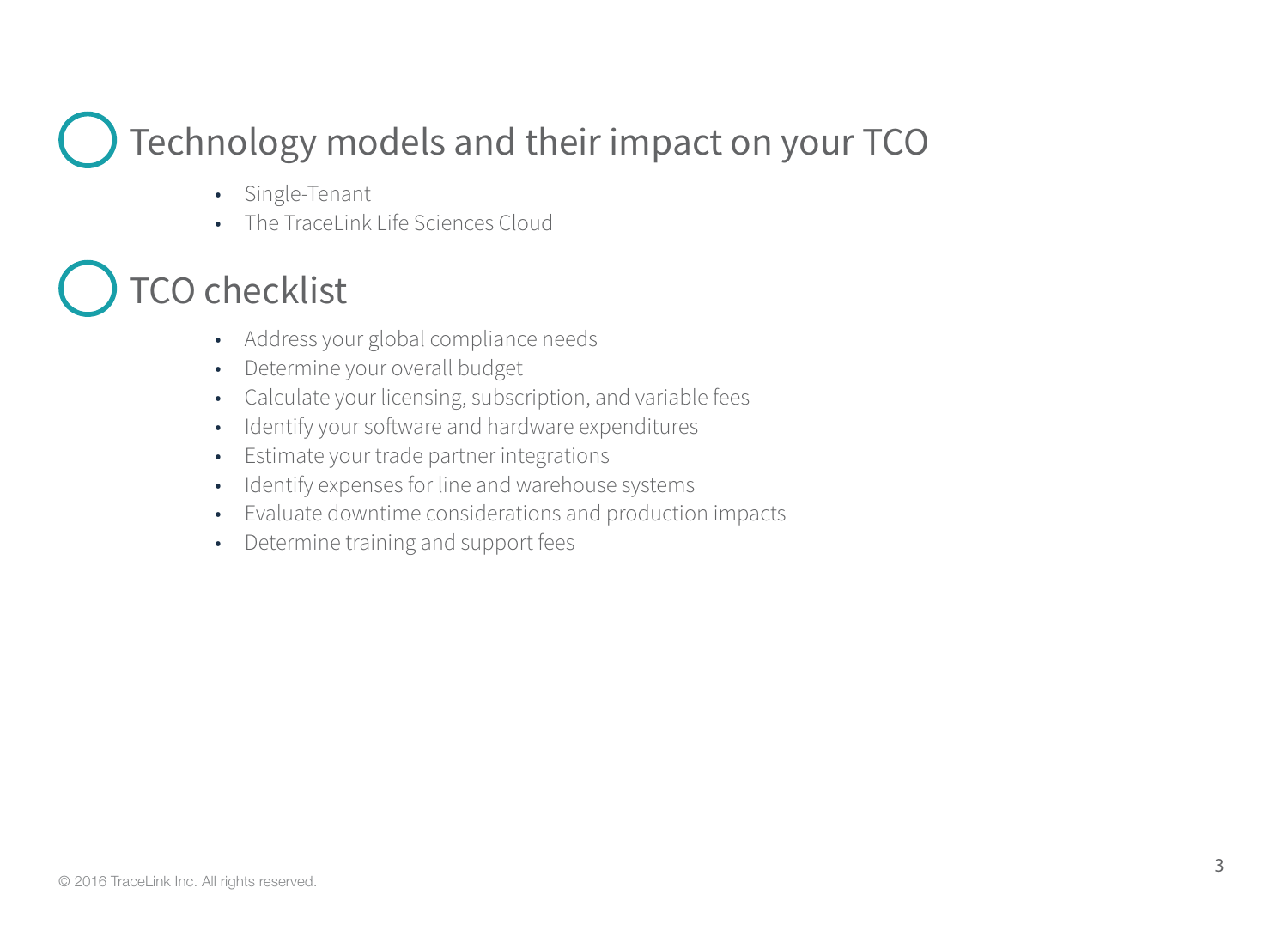<span id="page-3-0"></span>

#### **WHAT IS TOTAL COST OF OWNERSHIP?**

Many life sciences companies approaching serialization, regardless of their size, will rank price as one of their top decision criteria. But when it comes to developing an accurate serialization budget, many create their forecast without a thorough breakdown of all costs they'll incur throughout the serialization life cycle.

Total cost of ownership (TCO) is a financial estimate of the direct and indirect costs to help companies calculate their total investment over the life of a product or system. If you are in the midst of solution selection now, it's important to ask questions to avoid the risk of having your long-term serialization costs soar. As you conduct your research, ask each third-party vendor that you are considering to prepare a TCO for you. Devise your own checklist of questions, or take along the one provided for you by clicking the Download TCO Checklist button.

#### **ACQUISITION IS JUST THE TIP OF THE ICEBERG**

Acquisition cost is the stated price for a provider's platform or service, and it typically includes a software license or subscription fee. It may leave out all the other costs of meeting compliance requirements though, including implementing, maintaining, and upgrading all your systems and technical infrastructure. One of your main goals, then, will be to identify all the underlying costs of the entire serialization iceberg.

# **Your TCO can be ten times or more 10X than your initial acquisition cost.**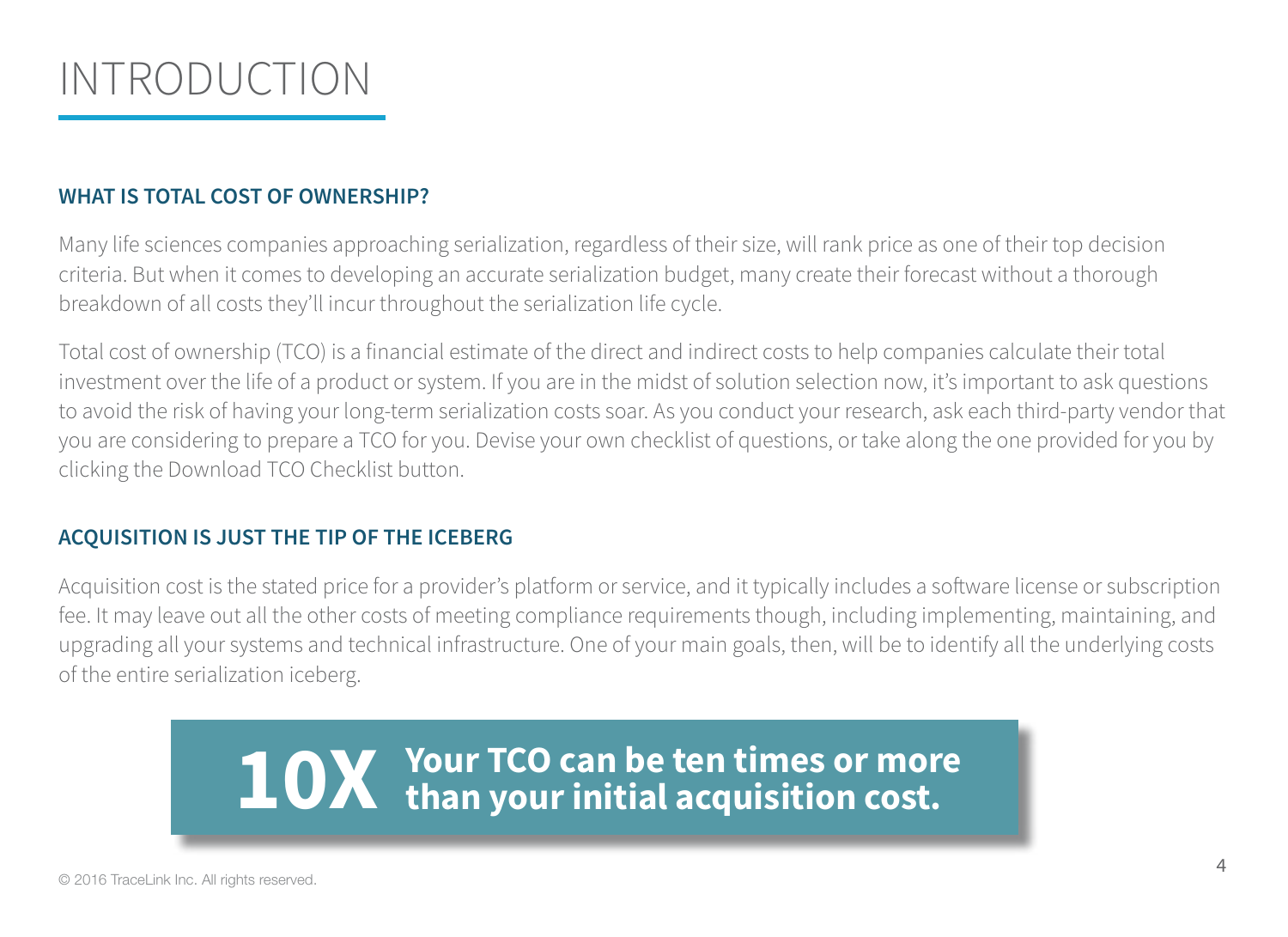### <span id="page-4-0"></span>BREAKING DOWN THE WHOLE ICEBERG

Depending on your serialization requirements and company size, your TCO can be 10 times or more than your initial acquisition cost. In order to plan, build, and deploy your project, you'll encounter the direct or "hard" costs, which are the upfront expenses. In addition, you'll have ongoing costs that will develop over time. Finally, you'll need to consider the solution-specific costs, such as plug-ins and compliance modules offered by different vendors. In other words, you should be looking at the entire iceberg to discover what costs go beyond just what's on the surface

#### **SINGLE-TENANT TRACELINK**

**High risk, many hidden costs, lower upfront investment**

#### **Software License**

**Lower risk, no hidden costs, higher initial investment**

#### **Subscription**

 **Serial number and transaction fees Implementation Integration Support Training** 

#### **Hidden Costs**

**Customization Downtime Hardware and infrastructure Integration with business systems Integration with customers and trade partners IT personnel Maintenance Master data Serial number and transaction fees Storage Support Training Upgrades Validation**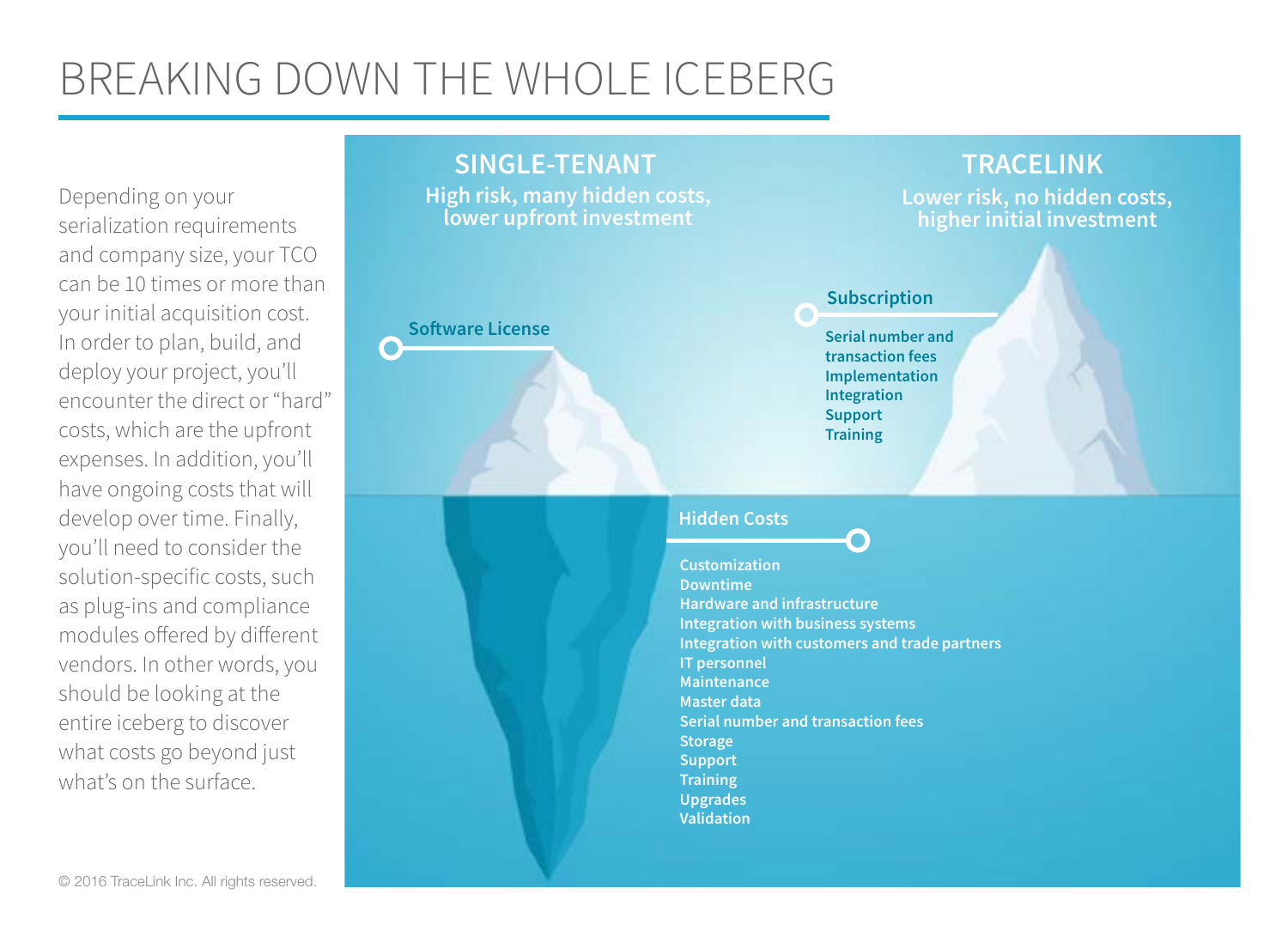#### <span id="page-5-0"></span>**COST FACTORS**

To truly take all related costs into account, consider these key cost factors in your TCO planning:



#### *Software license or subscription fees*

What the provider charges for their software. They may occur as a one-time fee, or as recurring monthly or annual fees. Fees may cover a range of users, or require individual licenses for each user. You may also encounter additional database and application server fees.

#### *Serial number and variable transaction fees*



What you are charged to generate, store, and interact with serial numbers and the events aligned with those serial numbers. With an average of four to seven events per serial number, along with your estimated volume growth, be sure you are prepared to handle additional drug products or manufacturing customers if necessary.

#### *Hardware and infrastructure*



The cost of adding additional hardware and infrastructure to support on-site or private service for data storage, processing, and access. Your information processing requirements will be 15,000 times more and the size of the serialization database will be 5,500 times larger for the same volume of products you ship today. Consider, too, that you will need database and application server licenses just to run your serialization solution, with additional costs for replicating in dedicated development, QA, and production environments, plus a separate high-performing environment for security, redundancy, and disaster recovery.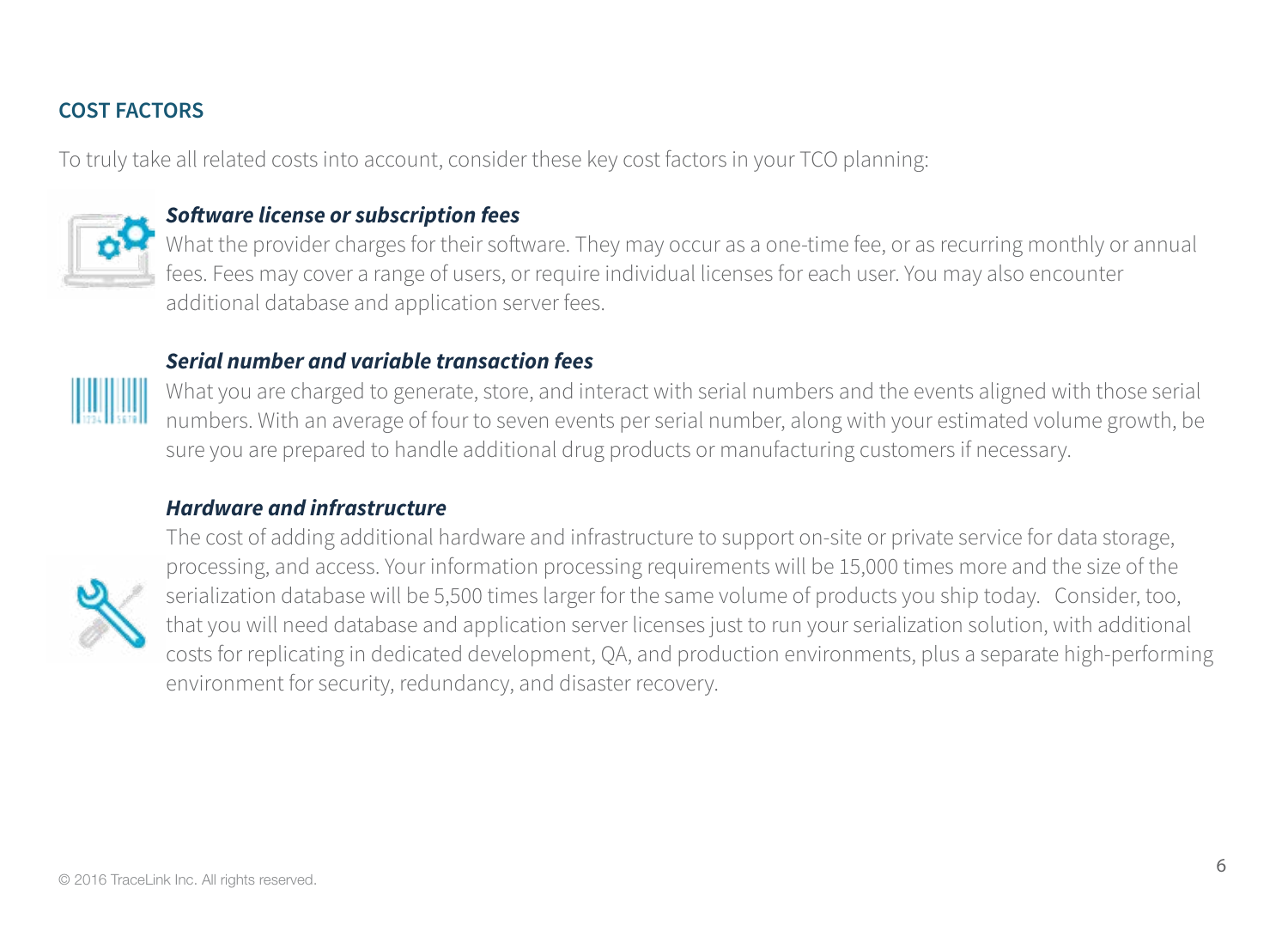#### *Storage*

<span id="page-6-0"></span>

What you'll pay for the long-term storage and access needed to meet regulatory data-retention requirements. Your infrastructure must be able to support trillions of objects — and terabytes of data — generated by serialization each year, and this massive volume must be stored and searchable for an extended period of time. There are often government data retention requirements for up to 12 years. Being able to rapidly interact with all this serialized data to support critical supply chain events such as verification inquiries and target recalls saves staff time and reduces risk to your company's drug product supply.

#### *Integration with customers and trade partners*



The cost of connecting with each trade partner in order to achieve information and exchange data with them. In order to exchange required regulatory data represents one of the biggest serialization costs in terms of both time and expense. Setting up dozens to hundreds of point-to-point connections will bring considerable expense to your project: at minimum, it takes 10 days and costs \$15,000 per connection, with the average CMO integration taking between 30- 45 days. In addition, each time a trade partner or government makes a change in their requirements, you will need to make costly updates to each one.

#### *Customization*



Additional configuration costs driven by manual rewriting when your solution lacks pre-built, out-of-the-box integrations. Rather than off-the-shelf functionality, some solutions require the use of a toolkit that requires you to build your business logic in order to support data verification and customized workflows.



#### *Integration with internal business systems*

The cost of configuring, testing, and deploying your serialization software to integrate with internal packaging lines, ERP and warehouse systems, and master data. Evaluate whether the solutions you are considering have pre-built, outof-the-box integrations with your core business systems.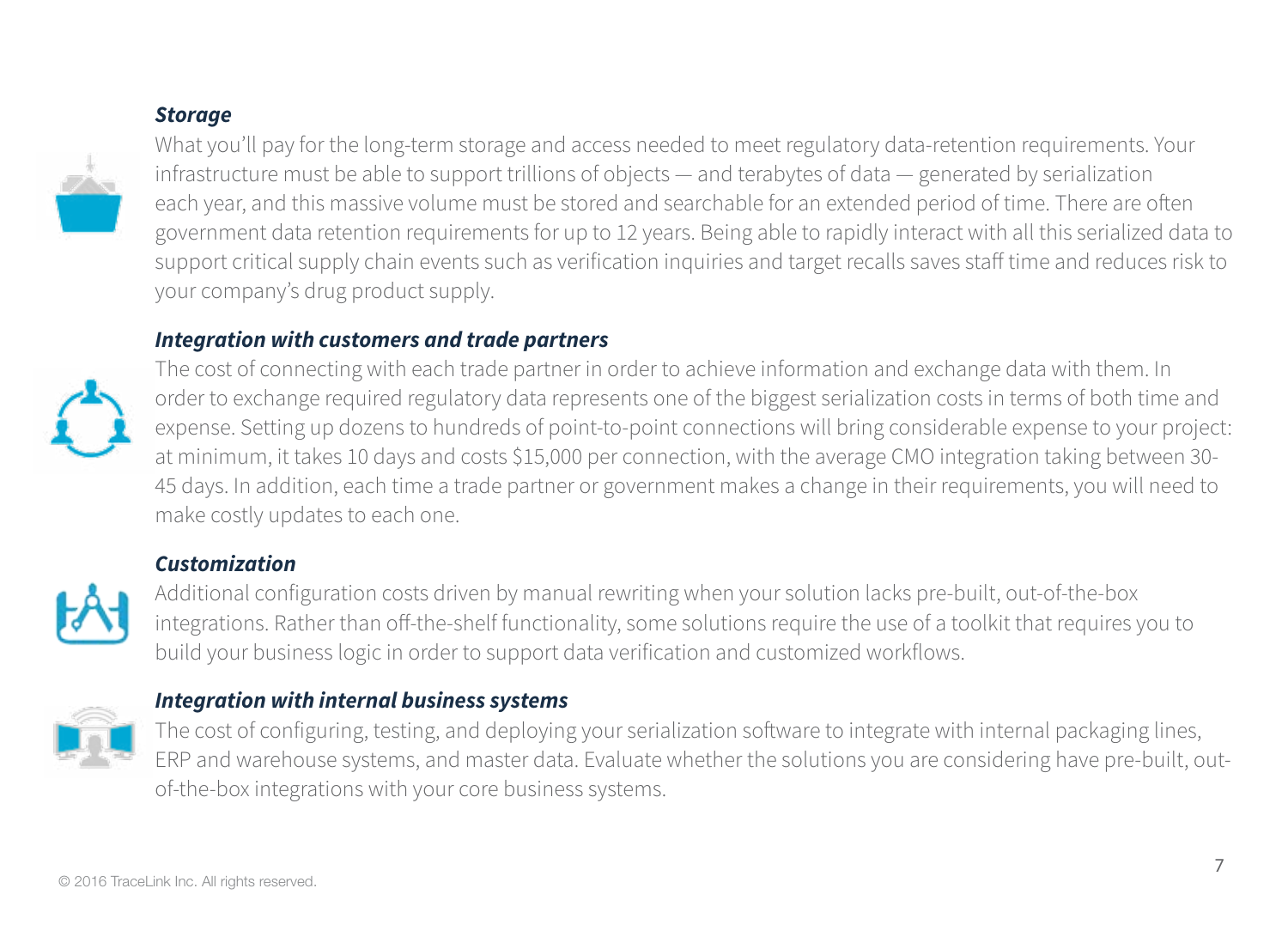#### *Master data*

<span id="page-7-0"></span>

Functions as a single source of truth to build a reliable system of record for serialization and track and trace. Inconsistencies in your master data can cost you in terms of labor and system resources. Be sure to address the cost of master data management from project inception in order to evaluate its impact on developing more efficient business processes and ensuring compliance. Otherwise, even small inconsistencies in your master data can cost you even more in terms of labor and system resources.

#### *Validation*



The associated costs of validating integrations with your serialization solution provider, including all installation qualification (IQ) and operational qualification (OQ) documents to ensure you are live and running in production. Validation requires continuous maintenance and testing of your integrations with each system, partner, and government each time your serialization solution is updated. Because compliance and trade partner requirements are rapidly evolving, changes to serialization platforms are necessary on a regular basis. When a downstream customer suddenly requires you to integrate data in a new way, your validation processes should be able to answer quickly and efficiently in order to keep total cost to a minimum.

#### *Training*



Provides access to instructors, learning programs, and support materials to enable your company's success. Training costs include product-specific educational materials and instruction for your staff and system administrators. Take into account the availability of virtual and live instructor-led training sessions, webinars, e-learning courses, student guide modules, and quick reference materials, and the pricing models for each. Training costs occur both at the time of initial deployment and also when you hire new staff, or when there are significant software or industry updates. A solution that offers the same training to the entire user community — as well as to your trade partners — will not have to pass customized training expenses on to individual customers.

#### *Support*



Allows you to gain live and knowledge base support during and after implementation. Technical support costs will vary based on factors such as hours of operation (not all are 24/7), languages supported, level of support, and number of users.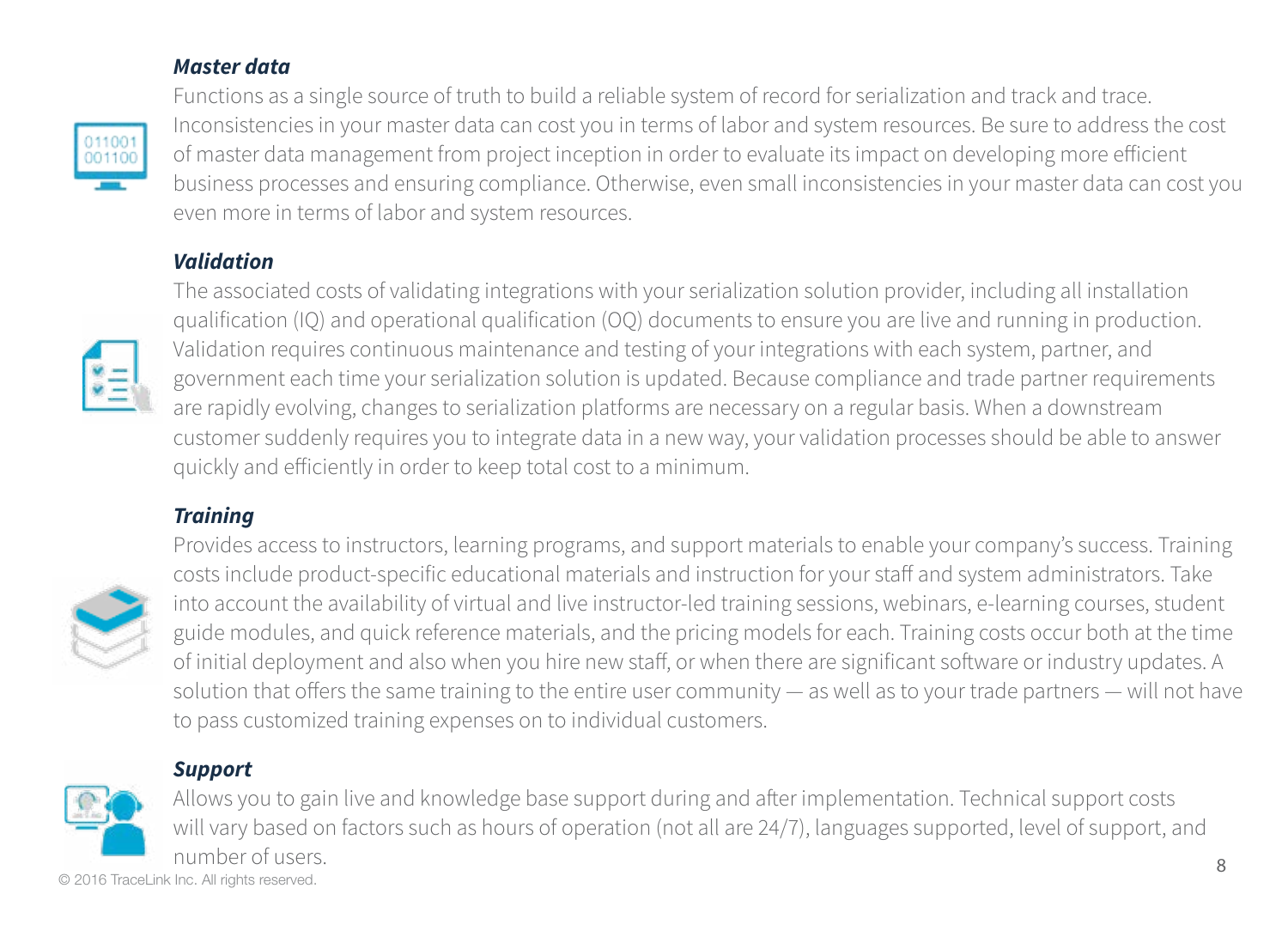<span id="page-8-0"></span>Consider how quickly your solution will provide support for the most urgent, mission-critical technical issues. Having a single point of contact for post-implementation account coordination can save your staff considerable time and expense when it comes to troubleshooting, software usage, and system downtime.

#### *IT personnel*



What it will cost to provide the necessary in-house staff in terms of training, availability, and technical skills, your outsourcing demands and availability. IT costs can be significant, depending on how much you will need to support onsite infrastructure, regulatory compliance issues, and corresponding business systems. How many qualified, fulltime staff will you need to support implementation and upgrades? Based on specialized skill set needs, will you need to hire additional team members, or supplement with consultants? If so, your costs can quickly grow as you address the technical needs of serialization. CMOs that work with new brand customers may also need to ramp up or outsource their IT resources to accommodate the additional workload.

#### *Upgrades*



The costs you will incur when upgrading your solution to meet new compliance requirements, as well as growth opportunities. These arise every time country or trade partner requirements change, and you need to update your solution. Specific costs include the staff required to perform upgrades and patches for operating systems and security, hardware expansion costs to support volume growth, and the labor required for decommissioning legacy systems when they become obsolete and require replacement. Rewriting integrations can also impact your internal system software, resulting in additional staff time to upgrade other dependent applications.

#### *Downtime*



The direct and indirect costs associated with systems that are down for maintenance and other operational events. Downtime interruptions not only cost a lot of money in terms of time and labor, they also potentially halt the movement of your company's drug product through the supply chain. Estimate the cost of taking systems offline to perform planned system implementation, maintenance, upgrades, decommissioning, and performance testing, and keep in mind the additional expense and risk of unplanned emergency downtime and outages.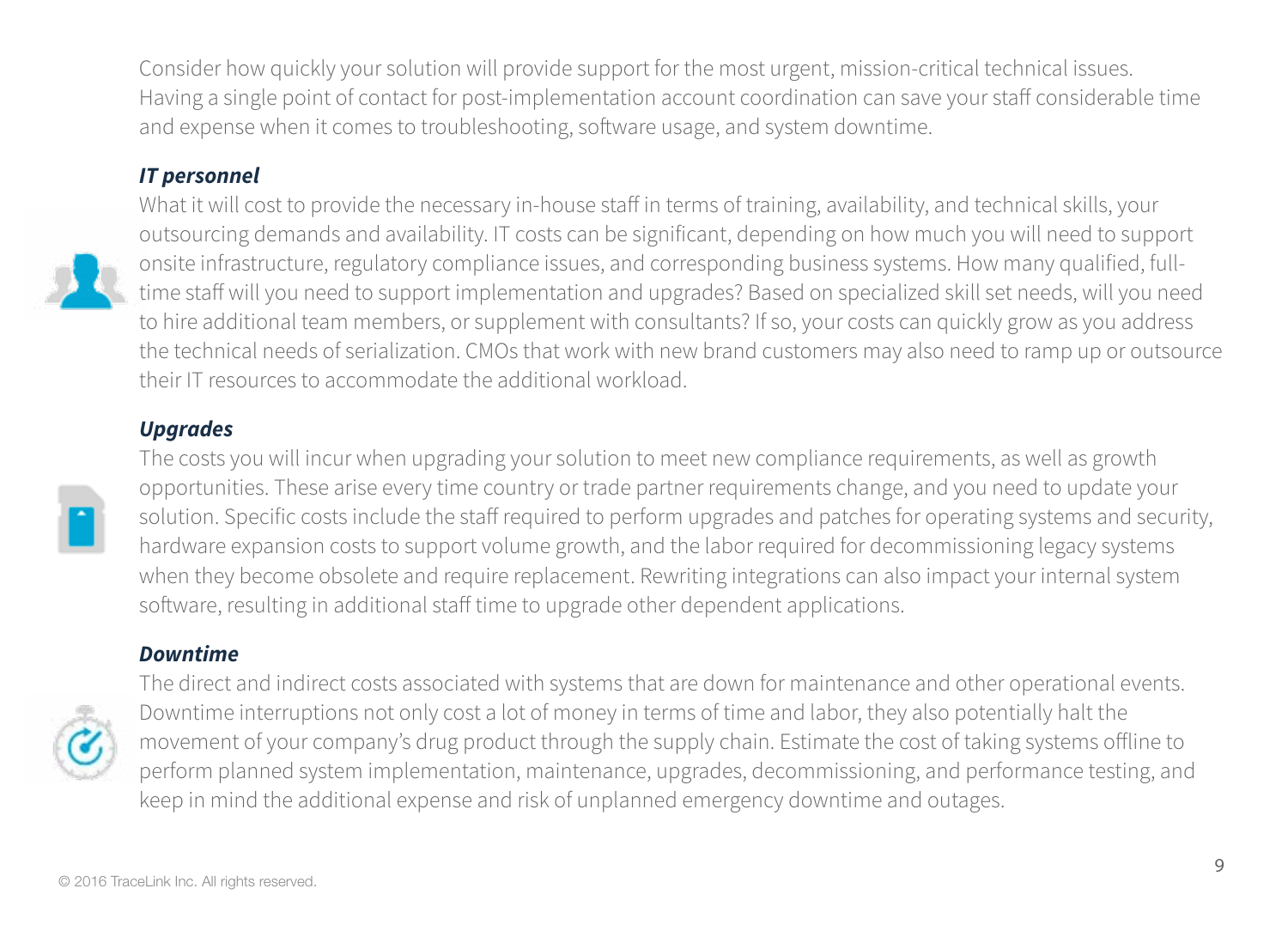This is a long list of potential direct and indirect serialization costs, but it's still not comprehensive. A proven solution provider will be able to help identify additional costs you should expect to encounter based on your company's requirements and their implementation experience. Will you need to hire consultants? Outsource your IT needs? Update and validate other dependent systems? The list — and the total cost of ownership — can grow very large, very quickly. As a result, it can be difficult to estimate your TCO on your own.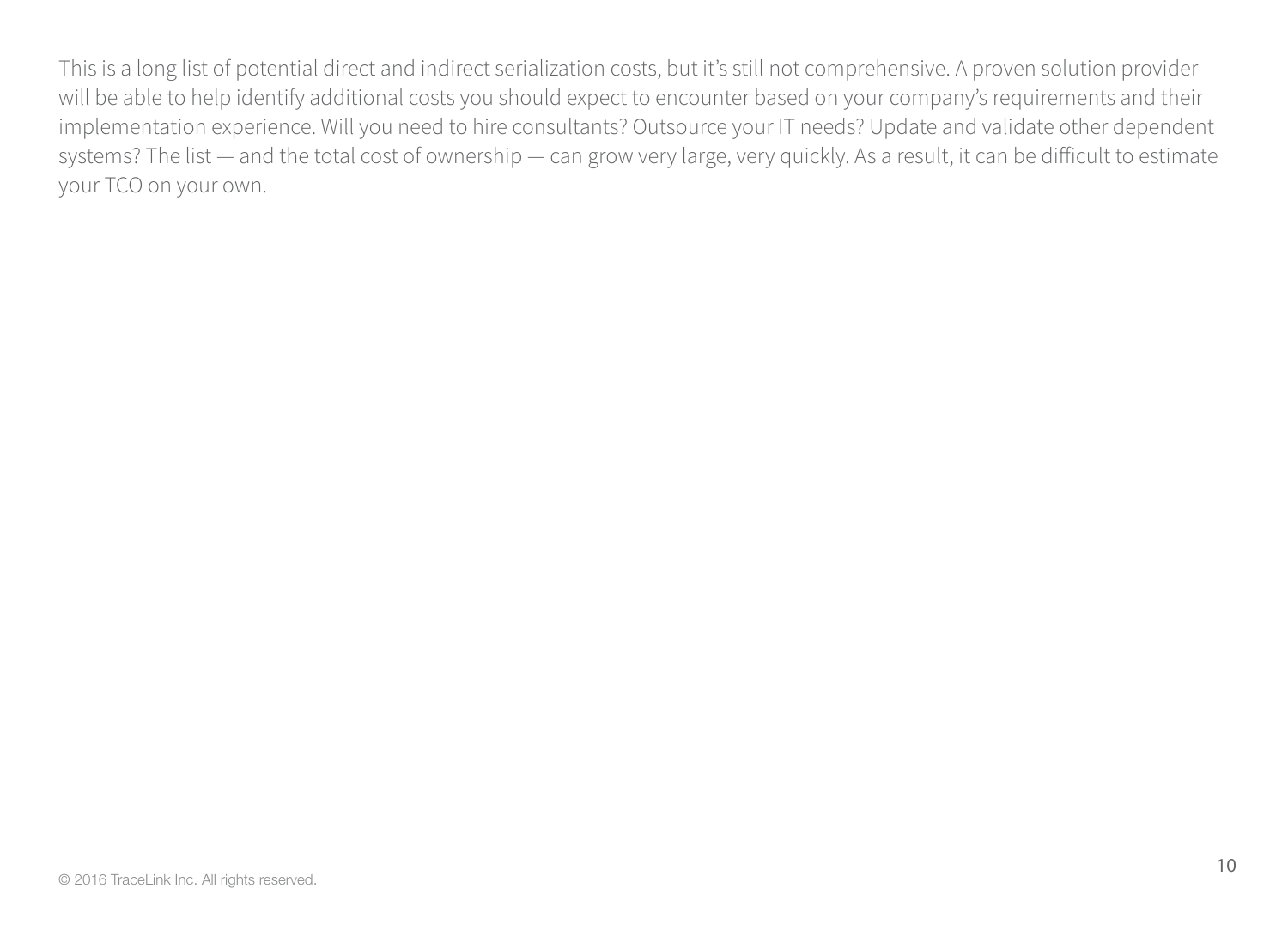### <span id="page-10-0"></span>TECHNOLOGY MODELS AND THEIR IMPACT ON YOUR TCO

As you consider different serialization solution vendors, ask each one to complete a total cost of ownership for you. Understand, though, that the technology model they use will have a significant impact on their pricing, and the list of items that aren't included upfront.

#### **SINGLE-TENANT**

A single-tenant environment is essentially virtualization in your own data center. You will have to purchase your own hardware, securing enough capacity for peak times and paying for the performance delta that rarely gets used. Connectivity to each of your customers and trade partners will need to be established and maintained through individual point-to-point connections. In addition, significant internal resources will be required to perform implementation, plus testing, training, software updates, and other ongoing tasks.

#### **THE TRACELINK LIFE SCIENCES CLOUD**

The TraceLink Life Sciences Cloud uses a native cloud-computing, network-tenant architecture to address many of the costs of serialization within an all-inclusive subscription model, eliminating separate line items and unpredictable costs.

> Regardless of project size, TraceLink consistently delivers a significantly lower TCO than any other single-tenant or on-premises alternative.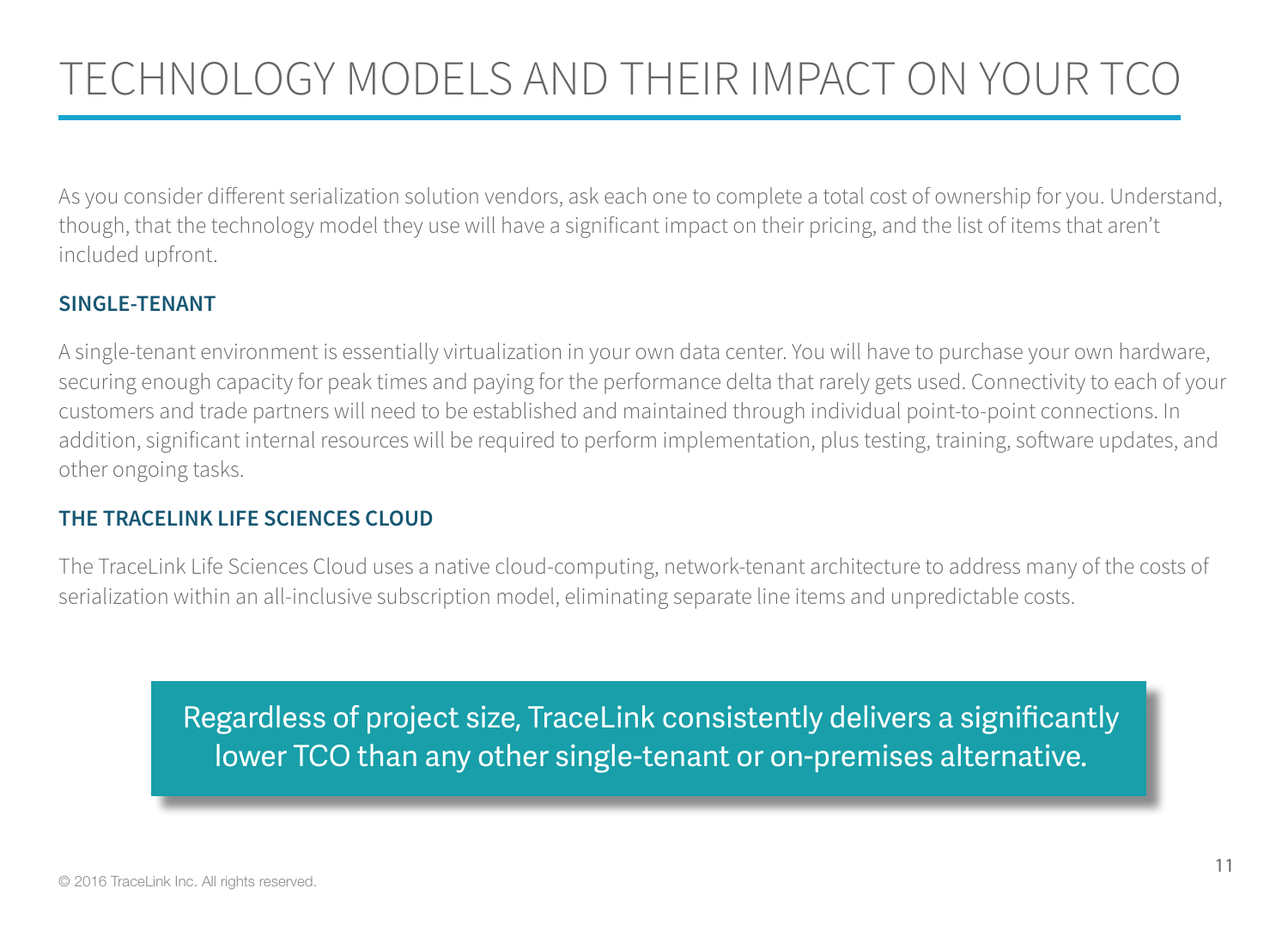As part of your fixed cost, network-tenancy enables you to leverage more than 230,000 trade partners already connected to the TraceLink network. This ability to connect once and interoperate with everyone on the network eliminates the need to establish and maintain point-to-point connections, regardless of how many trade partners you have now or may need to add in the future. TraceLink partners with Amazon Web Services (AWS), which allows us to operate on a utility model; since we only pay for the hardware and resources we use, we are able to pass lower costs along to our customers. And unlike single-tenancy, networktenancy on the cloud means that the cost of maintaining an internal staff to manage hardware, implementation, and ongoing maintenance is eliminated.

Regardless of project size, side-by-side comparisons show that TraceLink consistently delivers a significantly lower TCO than other single-tenant or on-premises alternatives.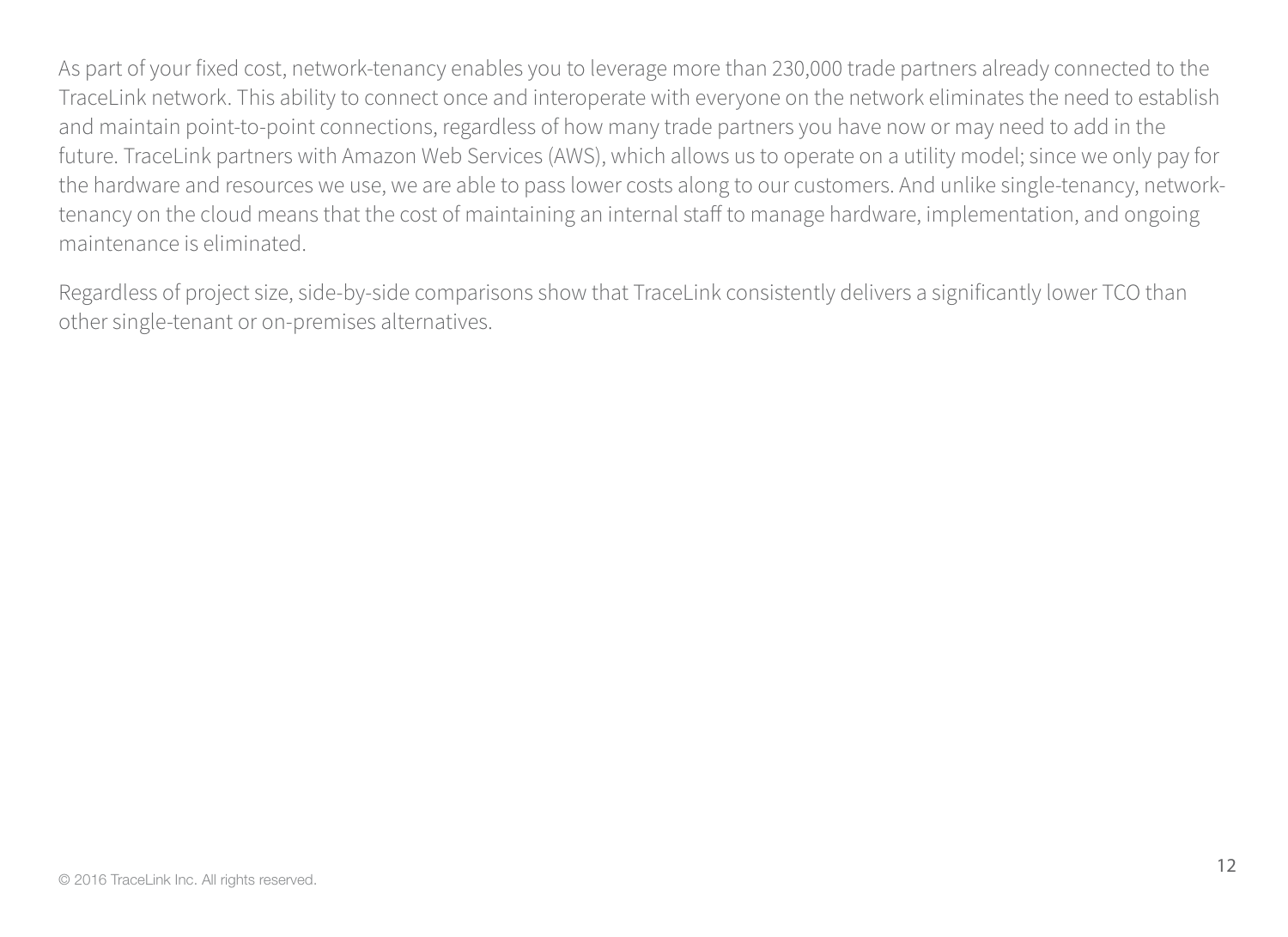### <span id="page-12-0"></span>TCO CHECKLIST

Total cost of ownership helps companies calculate their total investment over the life of a product or system. If you are in the midst of solution selection now, it's important to ask questions to avoid the risk of having your long-term serialization costs soar. As you conduct your research, use this checklist of questions to guide your TCO analysis.



#### **ADDRESS YOUR GLOBAL COMPLIANCE NEEDS**

- Will you need a solution that satisfies multiple market requirements?
- What will it cost to upgrade software when responding to changes in regulatory or trade requirements?
- What will it cost to retrofit those changes into your customized instance of the solution?

#### **DETERMINE YOUR OVERALL BUDGET**

- How will serialization impact your processes across your organization?
- What's your annual and estimated revenue and budget?
- How many serial numbers and events do you estimate annually?

#### **CALCULATE YOUR LICENSING, SUBSCRIPTION, AND VARIABLE FEES**

- How much will you pay for all associated license, subscription, or variable fees upfront and/or annually?
- How much will you pay for database and application server fees?
- How much will you pay for serial number or variable event-processing fees?
- Are there multi-year discounts?
- Is there tiered pricing based on the size and revenue of your company?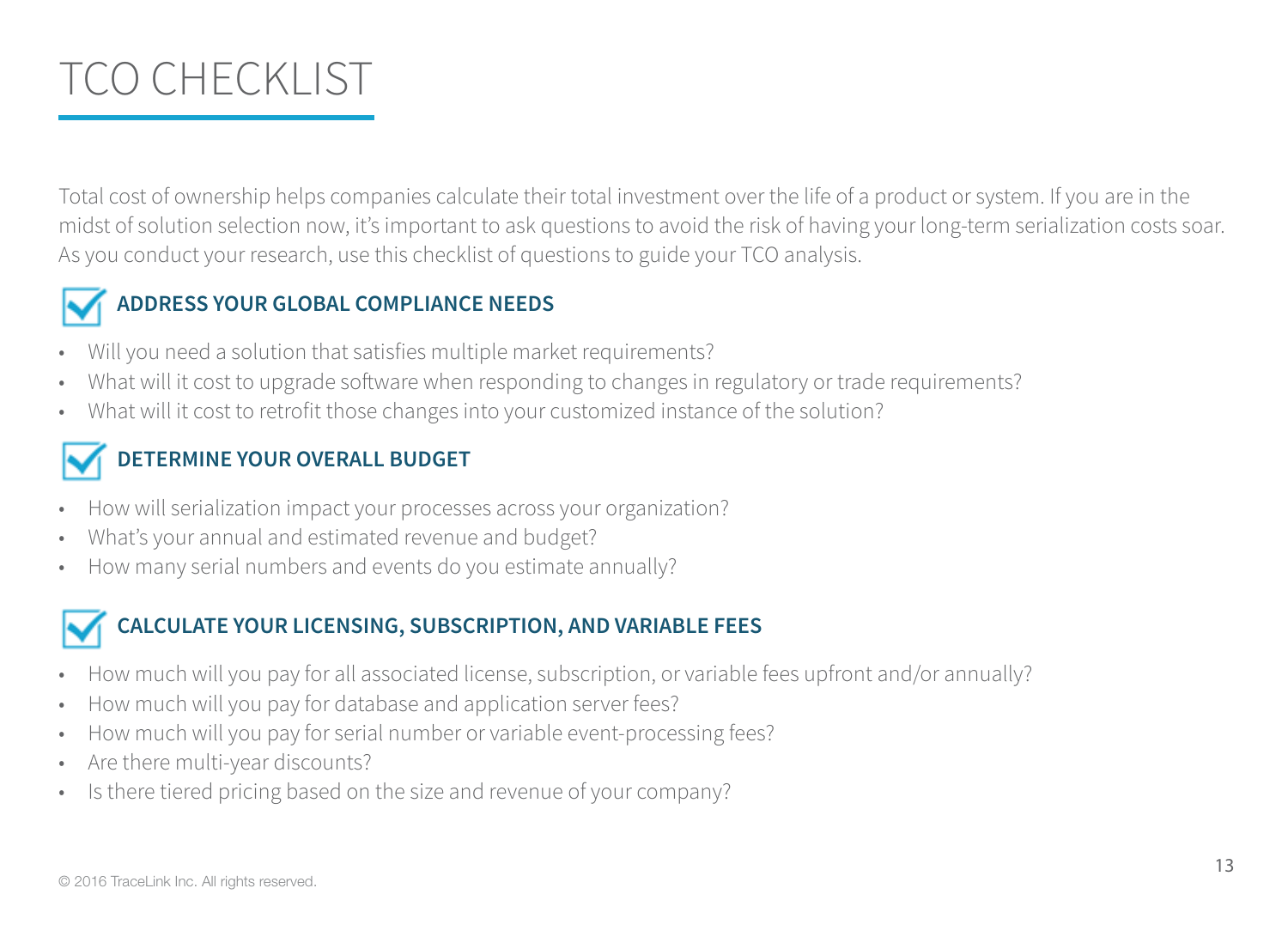#### <span id="page-13-0"></span>**IDENTIFY YOUR SOFTWARE AND HARDWARE EXPENDITURES**

- What's the cost to upgrade system architecture to support serialization database and transaction demands?
- For standards and reporting, how many updates and how many days of work are required for each update?
- How many annual releases are there?
- What do you anticipate for IQ/OQ/PQ/UAT creation and execution?
- What will it cost to support ongoing customization, testing, and validation for your solution?

#### **ESTIMATE YOUR TRADE PARTNER INTEGRATIONS**

- How many CMOS, 3PLs, and brand owners are in your ecosystem?
- How long will each take to integrate?
- What's the average daily rate you will be charged by a provider to perform these (point-to-point vs. integrate once)?
- What's the average annual cost to perform required partner upgrades?
- Will there be any outsourcing or consultant fees?
- If you operate as a CMO, how many customers do you have?
- What percentage of those customers will integrate?



#### **IDENTIFY EXPENSES FOR LINE AND WAREHOUSE SYSTEMS**

- Given the launch dates of the products you produce on each internal or external line, what will it cost for each line to be integrated with your serialization solution so it can start producing serialized product?
- What will it cost to integrate your warehouse and other systems?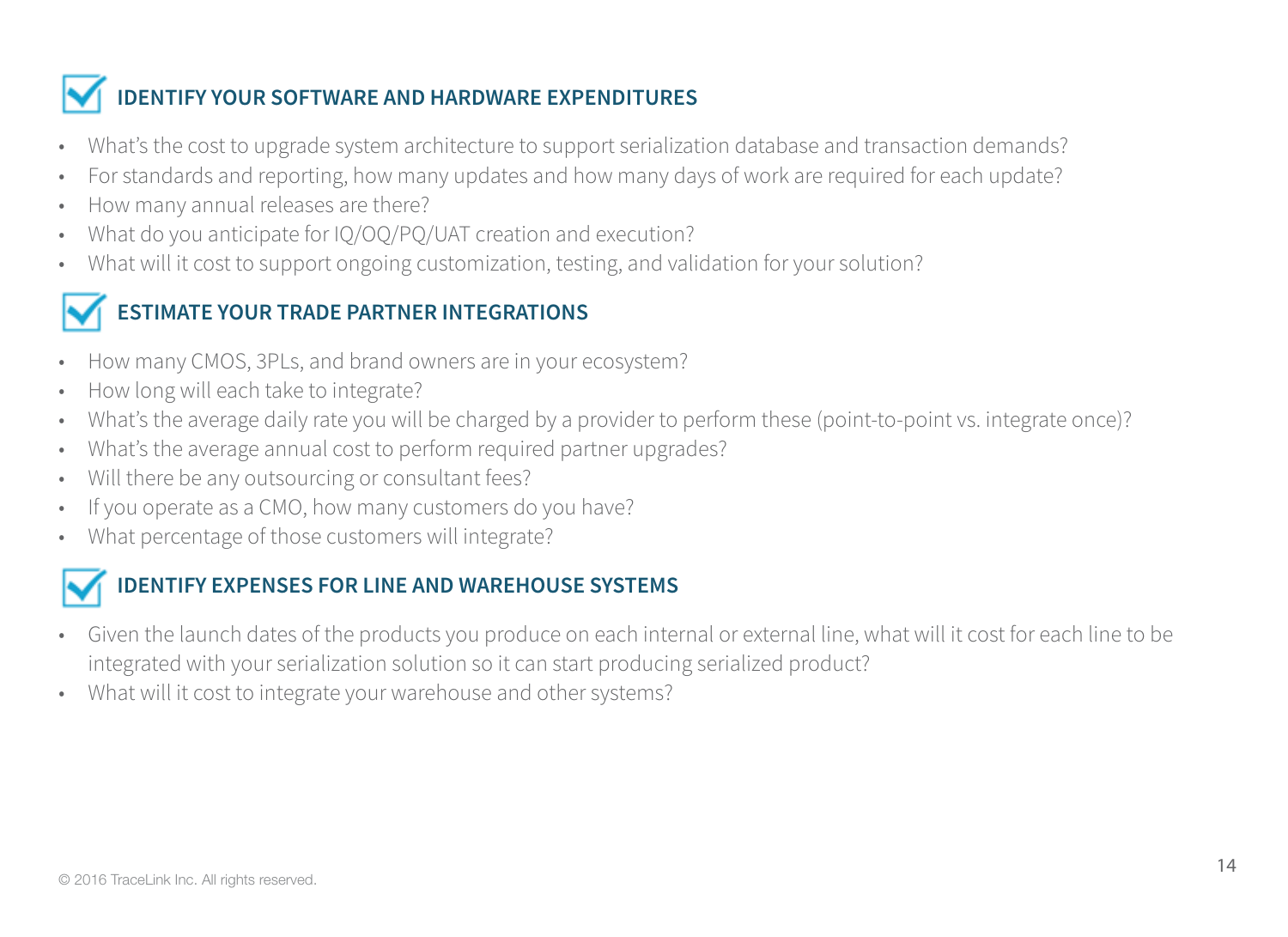### <span id="page-14-0"></span>**EVALUATE DOWNTIME CONSIDERATIONS AND PRODUCTION IMPACTS**

• How will your retrofitting requirements impact the cost of supply capacity, given line downtime?

#### **DETERMINE TRAINING AND SUPPORT FEES**

- How much will you pay for product training?
- Are there fees for 24/7 technical support?
- Does your solution provide trade partner training so they understand what they need to do to support your serialization efforts?

With serialization deadlines approaching soon, your ability to serialize product at scale will be in serious jeopardy if you and your solution partner can't answer these questions now. Companies that can't see beyond the initial purchase price will start to see their serialization costs soar.

To schedule a total cost of ownership consultation, contact **[marketing@tracelink.com](mailto:marketing%40tracelink.com?subject=)**.